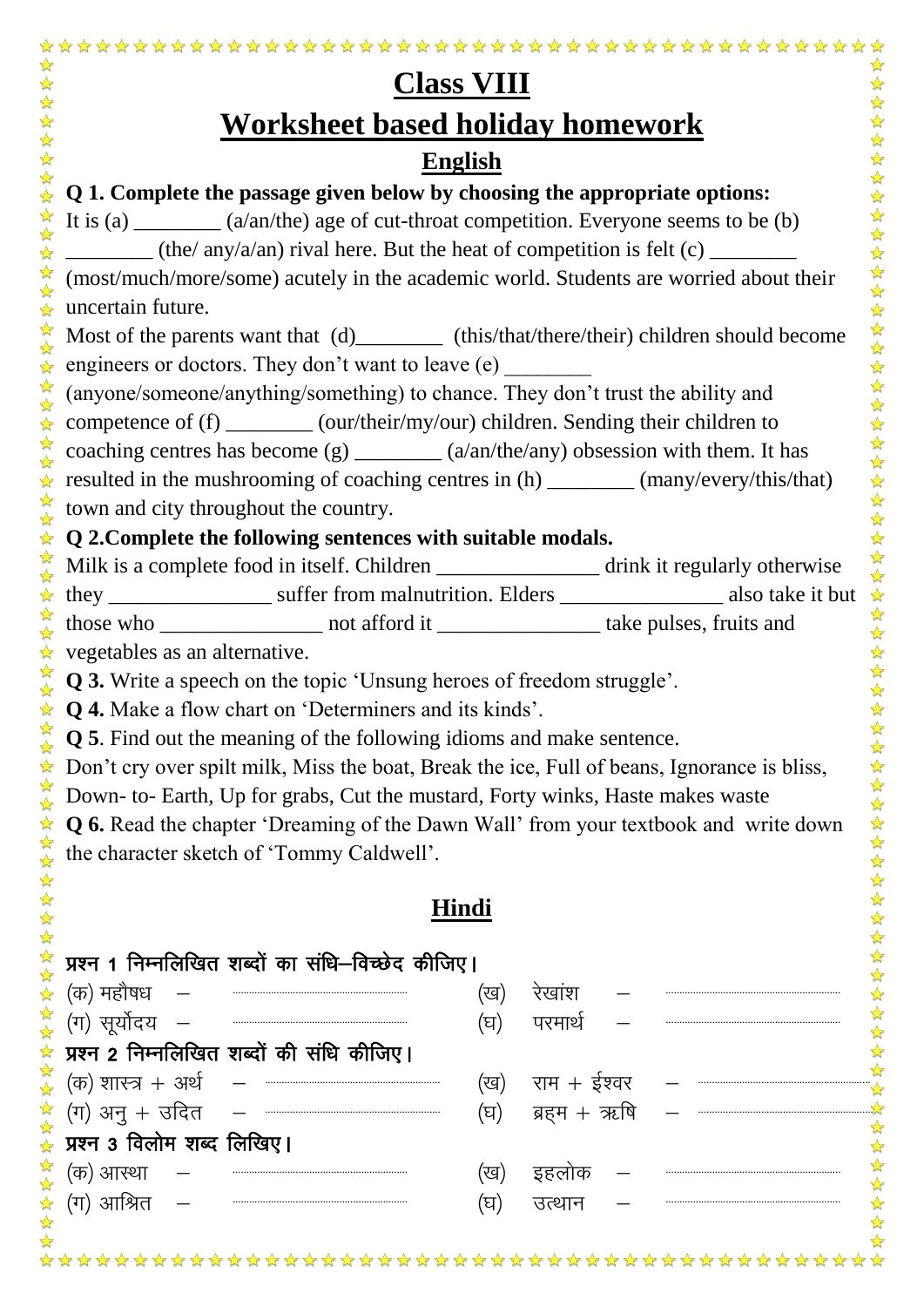| प्रश्न 4 निम्नलिखित शब्दों के कोई दो भिन्न अर्थ लिखिए।                                    |                               |
|-------------------------------------------------------------------------------------------|-------------------------------|
| (क) उपचार                                                                                 |                               |
| (ख) अक्षर                                                                                 |                               |
| (ग) खग                                                                                    |                               |
| (घ) अनंत                                                                                  |                               |
|                                                                                           |                               |
| प्रश्न 5 निम्नलिखित विराम-चिह्नों का प्रयोग करते हुए एक-एक वाक्य लिखिए।                   |                               |
|                                                                                           |                               |
| (क)<br>$( \circ )$                                                                        |                               |
| (ख)<br>$(\bot)$                                                                           |                               |
| $(\Pi)$                                                                                   |                               |
| (घ)                                                                                       |                               |
|                                                                                           |                               |
| प्रश्न 6 निम्नलिखित मुहावरों के अर्थ लिखिए।                                               |                               |
| $($ क) आपे से बाहर होना $-$                                                               |                               |
| (ख) कलेजे पर पत्थर रखना –                                                                 |                               |
| $(\overline{\mathsf{y}})$ आस्तीन का साँप –                                                |                               |
| 容<br>(घ) अपने पैर पर कुल्हाड़ी मारना –                                                    |                               |
| प्रश्न 7 संधि किसे कहते हैं? उदाहरण द्वारा स्पष्ट कीजिए।                                  |                               |
| प्रश्न 8 विराम-चिहन किसे कहते हैं? इनका प्रयोग क्यों किया जाता है?                        |                               |
|                                                                                           |                               |
|                                                                                           |                               |
|                                                                                           | $\frac{1}{\sqrt{2}}$          |
| <b>Sanskrit</b>                                                                           |                               |
| प्रश्न 1 शब्दार्थाः लिखन्तु।                                                              |                               |
| क) पथि<br>                                                                                |                               |
| ग) वस्त्रपुटके<br>                                                                        |                               |
| ड $\int$ घोराः<br>                                                                        |                               |
| 外外外外外<br>प्रश्न २ एकपदेन उत्तरत।                                                          |                               |
| क) स्वकीयम् साधनं किं भवति ?                                                              |                               |
| ख) सततं किं करणीयम् ?                                                                     |                               |
| ग) केन सह मानवस्य आवश्यकता परिवर्तते ?                                                    |                               |
| *******<br>प्रश्न 3 संधिविच्छेदं कुरुत।                                                   |                               |
| क) पाठारम्भः                                                                              |                               |
| ख <b>)</b> देवालयः                                                                        |                               |
| ग) महाशयः                                                                                 |                               |
|                                                                                           |                               |
| 外外外外外外<br>घ) कपीश्वरः                                                                     |                               |
| प्रश्न 4 संस्कृते संख्यावाचिशब्दान् लिखत।<br>$\frac{1}{\sqrt{2}}$<br>$\frac{1}{\sqrt{2}}$ |                               |
| $\frac{1}{\sqrt{2}}$                                                                      |                               |
| $\frac{1}{\sqrt{2}}$<br>$\frac{1}{\sqrt{2}}$                                              | ☆☆☆☆☆☆☆☆☆☆☆☆☆☆☆☆☆☆☆☆☆☆☆☆☆☆☆☆☆ |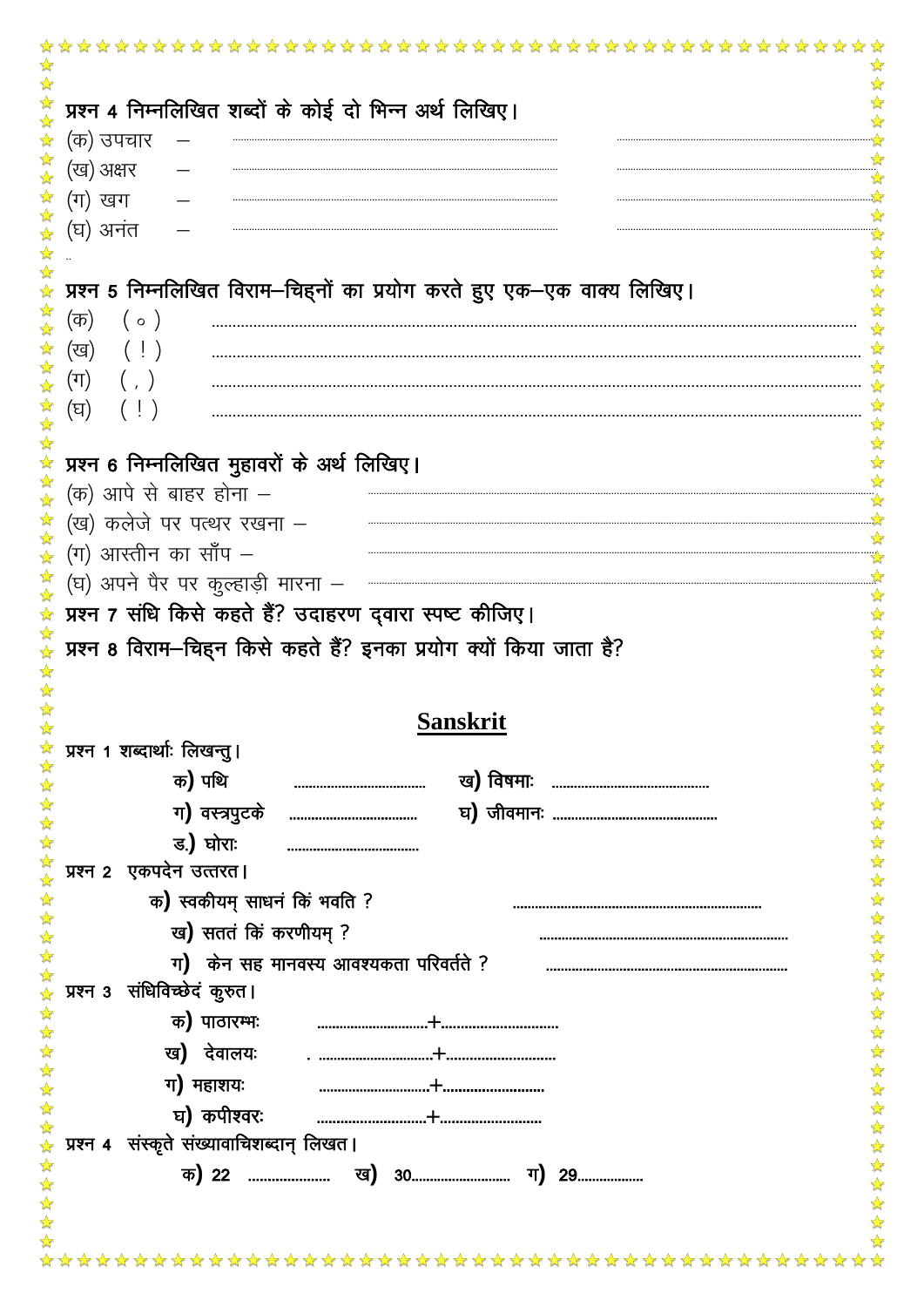| प्रश्न 5 पर्याय पदं लिखत।                                             |  |
|-----------------------------------------------------------------------|--|
| क) कमलम्<br>ख) कलशः                                                   |  |
| ग) एव<br>घ)<br>आभरणम्                                                 |  |
| अअअ                                                                   |  |
| प्रश्न 6 'गम्' धातु रूपाणि लट्लकारे लिखत।                             |  |
| द्विवचनम्<br>पुरुष<br>एकवचनम्<br>बहवचनम                               |  |
| प्रथम<br><br>                                                         |  |
| मध्यम<br><br><br>                                                     |  |
| उत्तम<br><br><br>--------------------------------                     |  |
| पञ्चमी षष्ठी सप्तमी विभक्त्याम् च लिखत।<br>प्रश्न 7 'लता' शब्द रूपाणि |  |
| विभक्ति<br>द्विवचनम्<br>एकवचनम्<br>बहुवचनम्                           |  |
| पञचमी                                                                 |  |
| षष्ठी<br><br><br>                                                     |  |
| सप्तमी<br><br><br>                                                    |  |

## **Maths**

Q.1 Leena and Ricky went for jogging in the morning, Leena ran 2/3 of the track and Ricky ran 5/6 of the same track. Who ran more and by how much?

Q.2 Use the distributive property of the rational numbers over addition simplify it:

 $2/7$  x (7/16+21/4).

华华华华

2524

 $\frac{1}{\sqrt{2}}$ 

 $\frac{1}{\sqrt{2}}$  $\frac{1}{2}$ 

55年

 $\frac{1}{2}$ 

55年

琴琴琴

外外外外外外外外

 $\frac{1}{\sqrt{2}}$  $\frac{1}{\sqrt{2}}$  $\frac{\lambda}{\lambda}$ 

 $\frac{1}{\sqrt{2}}$ ☆

\*\*\*\*\*\*

 $\frac{1}{\sqrt{2}}$ 

 $\frac{1}{\sqrt{2}}$ 

 $\frac{1}{\sqrt{2}}$ 

☆

Q.3 Write in exponential form :  $(-3/8)$  x  $(-3/8)$  x  $(-3/8)$  x  $(-3/8)$ 

Q.4 Find reciprocal of :  $(2/5)^{-3}$  x  $(5/2)^{-3}$ .

Q.5 Express as a rational numbers in the form of  $p/q$ : (a)  $2^{-4}$  (b)  $(3/4)^{-2}$ .

Q.6 Find the square root of 625/1024.

Q. 7 If  $x = 0.02$  find the value of  $x^3 + 1$ 

Q.8 Find the value of x in  $x^3 + 1 = 1343$ .

## **Science**

Q1. Paddy is a major cereal crop in our country.

(i) In which season is paddy cultivated?

(ii) Discuss the method of sowing.

(iii) What measures must be taken to prevent spoilage and insect attack of harvested grains?

Q 2. Unscramble the words related to crop production and its management and write in the boxes given beneath them.



Now, using the circled letters, form one word which is an activity carried out in fields, after maturation of crops.

\*\*\*\*\*\*\*\*\*\*\*\*\*\*\*\*\*\*\*\*\*\*\*\*\*\*\*\*\*\*\*\*\*\*\*\*\*\*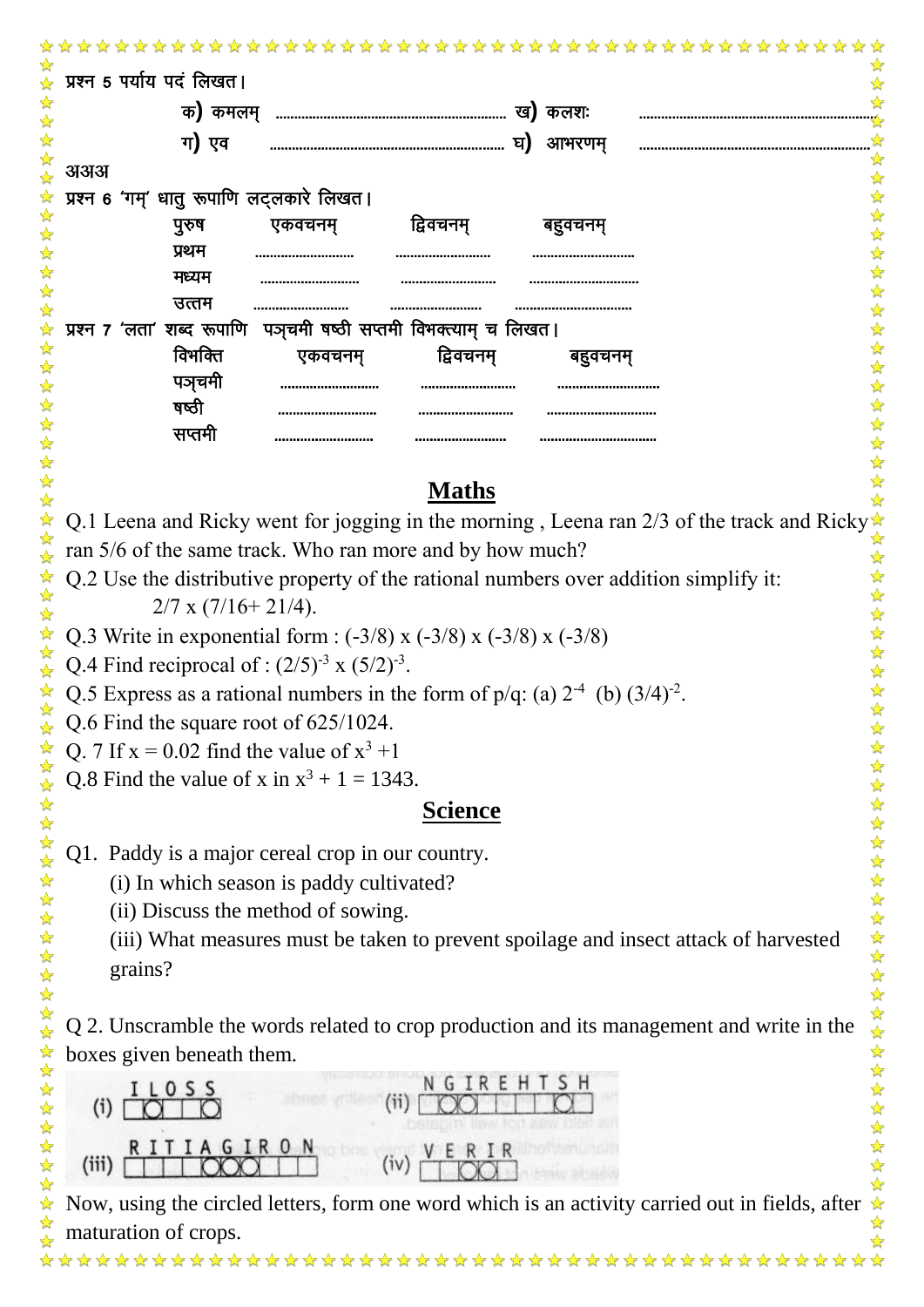Q4. Give reasons for the following:

☆

 $\frac{1}{2}$ ☆  $\mathbf{r}$  $\frac{1}{2}$  $\frac{1}{2}$  $\frac{1}{\sqrt{2}}$  $\frac{1}{\sqrt{2}}$ 

外外外外外外

外外外外外外

 $\frac{1}{\sqrt{2}}$  $\frac{1}{2}$ 

华琴琴:

 $\frac{1}{\sqrt{2}}$  $\frac{1}{\sqrt{2}}$  $\frac{1}{2}$ \*  $\frac{1}{2}$ ☆

外外外外外外外

 $-\frac{1}{2}$  $\frac{1}{\sqrt{2}}$ 

- i) Fresh milk is boiled before consumption while processed milk is stored in packets and can be consumed without boiling.
- ii) Raw vegetables and fruits are kept in refrigerators, whereas jams and pickles can be kept outside.
- iii)Farmers prefer to grow beans and peas in nitrogen deficient soils.
- iv) Mosquitoes can be controlled by preventing stagnation of water though they do not live in water. Why?

女女女女女女女女女女女女女女女女女女女女女女 Q5. Given below is a conversation between two farmers Heera and Beera.

- Heera: Brother Beera, your maize crops look beautiful. They have grown pretty fast. Beera: Yes, I have sprayed urea this time. What about you?
- Heera: Well, I am still relying on good old cow dung. I am saving money for buying a tractor.
- Beera: That's good. Tractor saves a lot of time and labour.
- Heera: Yes, it's been very labour intensive for me and now these weeds have come up. Beera: Try weedicides, they are very effective.

## **Now, answer the following questions.**

- i) List the practices which are not environment friendly and why?
- ii) What is the advantage of modern agricultural implements over traditional ones?
- iii) Name one weedicide and the precaution, farmers must take during its application.

Q6. While returning from the school, Boojho ate chaat from a street hawker. When he reached home, he felt ill and complained of stomach ache and fell ill. What could be the reason?

Q7. Crossword Puzzle

From the word puzzle given as figure1.1 find at least eight words which are 'farmer's friends'. Classify them into living and non-living.